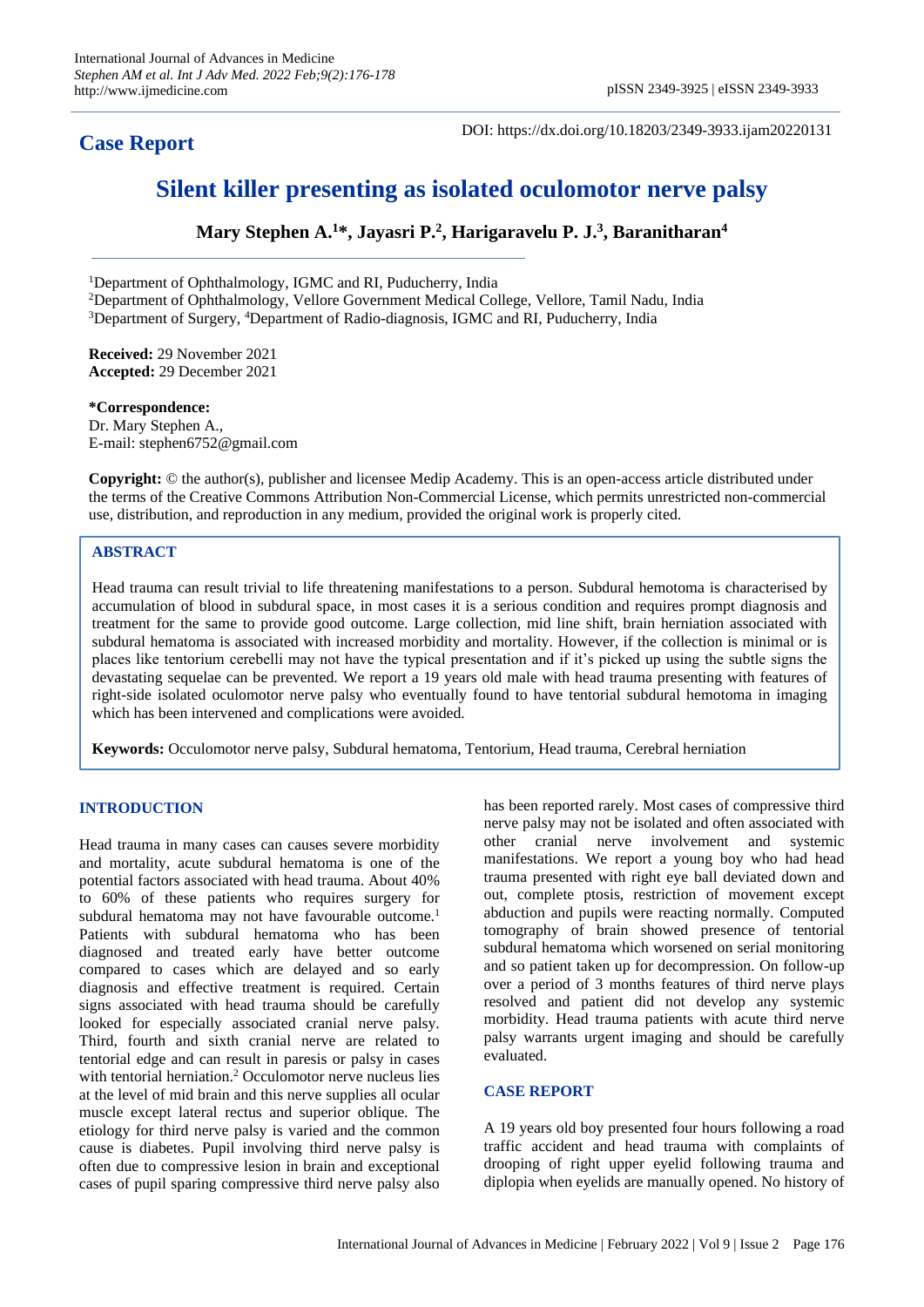any loss of consciousness, seizures, vomiting and ear, nose bleed. Complete ophthalmological examination done for the patient and found to have both eyes Snellen's visual acuity of 6/6. Right eyeball was deviated down and out, complete ptosis also was noted. Restriction of right eye elevation, depression, adduction noted and only abduction was intact (Figure 1). Left eye movements were normal. Both eye pupils were equally reacting to light and brisk. Dilated fundus examination showed normal optic disc and retina. No focal neurological signs have been noted during presentation. Computed tomography of brain showed presence of tentorial hematoma (Figure 2) and the patient was kept on close observation. Intravenous mannitol and oral phenytoin have been given and patient complained of headache 4 hours after initial presentation. Repeat imaging carried out and found to have worsening of tentorial hemotoma with impending herniation and so taken up for decompression with burr hole. Patient improved post operatively and on close follow-up no significant neurological signs noted and signs of third nerve palsy gradually resolved over three months.



**Figure 1: Clinical photograph of the patient of restriction of right eye movements in all gazes except intact levo-version (normal lateral rectus action in right eye).**



**Figure 2: Axial section of computed tomography image of the patient of presence of tentorial sub-dural hematoma (marked by black pointed arrow).**

#### **DISCUSSION**

Occulomotor nerve palsy in patients following head trauma suggest compressive etiology and most cases will be pupil involving. Pupillomotor fibres in oculomotor nerve runs at the periphery and so get damaged in compressive lesion whereas metabolic etiologies affect the vasa-nervorum is often pupil sparing, but this won't hold true in all cases.<sup>3</sup> Presence of cranial nerve palsies in head trauma gives idea about the severity and possible site of damage. The cranial nerve can get damaged due to hemorrhage at the level of brainstem or associated fractures. Rarely raised intracranial tension and/or local compression of nerve due to hematoma can result in third nerve palsy. Patients with acute subdural hemotoma often present with associated neurological signs and poor sensorium due to compression of cerebral hemisphere. We report a rare presentation of isolated oculomotor nerve palsy in a young patient following trauma, which had no associated neurological signs and was having good sensorium. Very few cases of ruptured cerebral artery aneurysms presenting as pupil involving isolated third nerve palsy has been reported and to our knowledge pupil sparing third nerve palsy in acute subdural hematoma with impending herniation is very rare.<sup>4,5</sup>

Advancement in neuro-imaging helps to provide detailed evaluation and exact location of pathology. This patient underwent computed tomography imaging and showed presence of tentorial subdural hematoma which possible explains the presence of isolated oculomotor nerve palsy and pupil sparing nature is possible due to anatomical variation. Rare case of left temporal extradural hematoma presenting as isolated pupil involving third nerve palsy has been reported and in general most cases with massive post traumatic cerebral bleed have poor prognosis.<sup>6</sup>

In our report the patient had altered sensorium after four hours of admission and repeat computed tomography imaging showed worsening of subdural hematoma which warranted emergency cranial decompression using burr holes. Patient was doing well in post operative period and on follow-up after 3-month signs of resolution in the form of reduction in ptosis, improvement of extraocular movements has been noted and no other neurological sequelae.

#### **CONCLUSION**

Head trauma cases presenting with nerve palsies should be carefully watched for and all cases of post traumatic third nerve palsy need not be pupil involving. Urgent neuroimaging is performed and expert opinion should be obtained. Prompt diagnosis and timely intervention in these cases can be lifesaving.

## **ACKNOWLEDGEMENTS**

The authors wish to acknowledge the patient for complete co-operation.